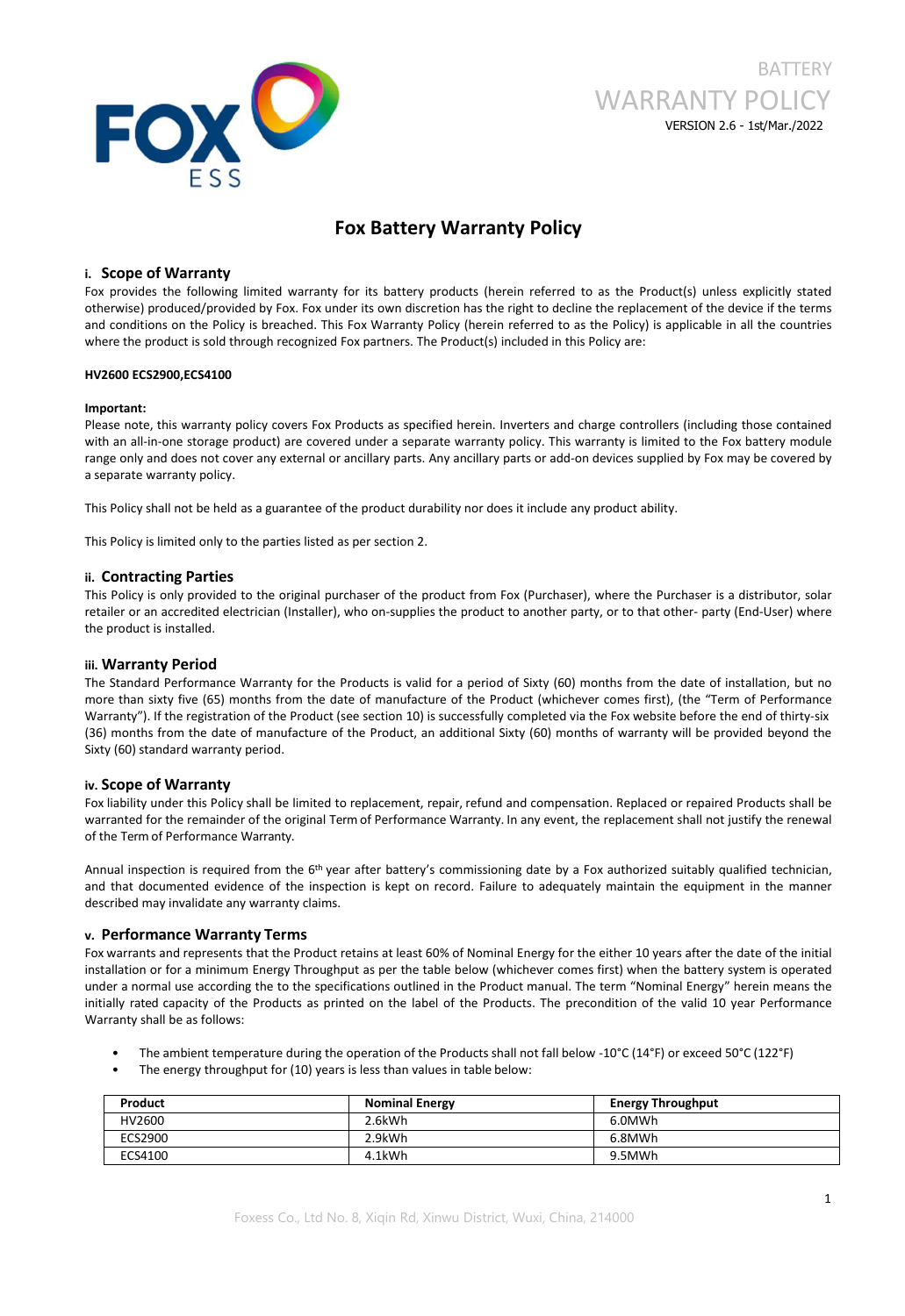

- Capacity Measurement conditions:
- i. Ambient temperature: 25~ 30°C (77 ~86°F)
- ii. Initial battery temperature from BMS: 25~ 30°C
- iii. Current and voltage measurement at battery DC side
- iv. Recommended Charging/discharging condition

Charge:(0.5C)CC/CV, (Constant voltage 58.4V(HV2600), 65.7V(ECS2900/4100)), Cut-off current(0.05C) Discharge: (0.5C) CC/CV, Cut-off voltage HV2600 40V,ECS 48.6V)

Current at (0.5C): 25A (HV2600/ECS2900,),35A(ECS4100)

## **vi. Policy Claim Eligibility**

The only person(s) eligible to claim warranty under this contact are the Installer and Fox authorized personnel. If the Installer has gone into administration or insolvency or ifthe site is in a remote area, the End-User/Installer at their discretion and expense may appoint a Local Installer to carry out the functions of the original Installer. Eligibility of a Service Rebate is in accordance with sections 5 and 6 of this Policy.

## **vii.Limited Liability**

In the event of damages related to the causes listed below, no warranty claims will be acknowledged or accepted. Claims that relate to defects that are caused by the following factors are not covered by Fox's warranty obligations:

- Inadequate ventilation and circulation resulting in minimized cooling and natural air flow;
- Improper installation of the Product(s) and/or installation performed by a non-accredited Installer;
- Improper or noncompliant use, installation, commissioning, start up or operation;
- Improper wiring of the Product causing arching or damage of the Product or its parts;
- Improper use or misuse of the Product(s) by the Installer or End-User e.g. damage resulting from dropping the Product during installation;
- Use of improper connectors, e.g. where the Installer has installed the Product with different brand and/or model of connectors other than those supplied with the Product;
- Damage of the Product(s) that originate from other parts of the system;
- Force majeure (storm damage, lightning strike, overvoltage, fire, thunderstorm, flooding etc.)
- Damage that occurred during the transportation of the Product(s);
- Flaws that do not adversely affect the proper functioning of the product(s), e.g. cosmetic issues, wear and tear;
- Unauthorized repair and reinstallation of the Product(s);
- Where the Installer has not followed the warranty claim process and detailed in section 9, and/or proper evidence of the fault and/or test carried out on site has not been provided to Fox;
- Failure to follow the safety regulations and/or operating instructions in respect to the Product(s) operating manual.

## **viii. Product Replacement and Compensation**

In the event the Products are not available in the market anymore, Fox, at its option, may replace it with an alternative product with equivalent functions and performance.

## **ix. Exclusions**

This Policy does not cover the components that were not initially sold by Fox as a part of the system. This also includes components of the system sourced by the End-User or Installer that may be of the same manufacturer and/or model as the one provided by Fox.

## **x. Registration**

It is recommended that all Products are registered in order that they qualify under the terms of this Policy. Warranties should be registered within thirty-six (36) months of installation, however it is recommended that they are registered no more than six (6) weeks following the successful installation and commissioning of the Product where possible. The information required at the point of registration via the Fox website is as follows:

- **1.** Product model
- **2.** Product serial number<br> **3.** Installation date<br> **4.** Customer name<br> **5.** Installation postal/zip code
- 
- 
-